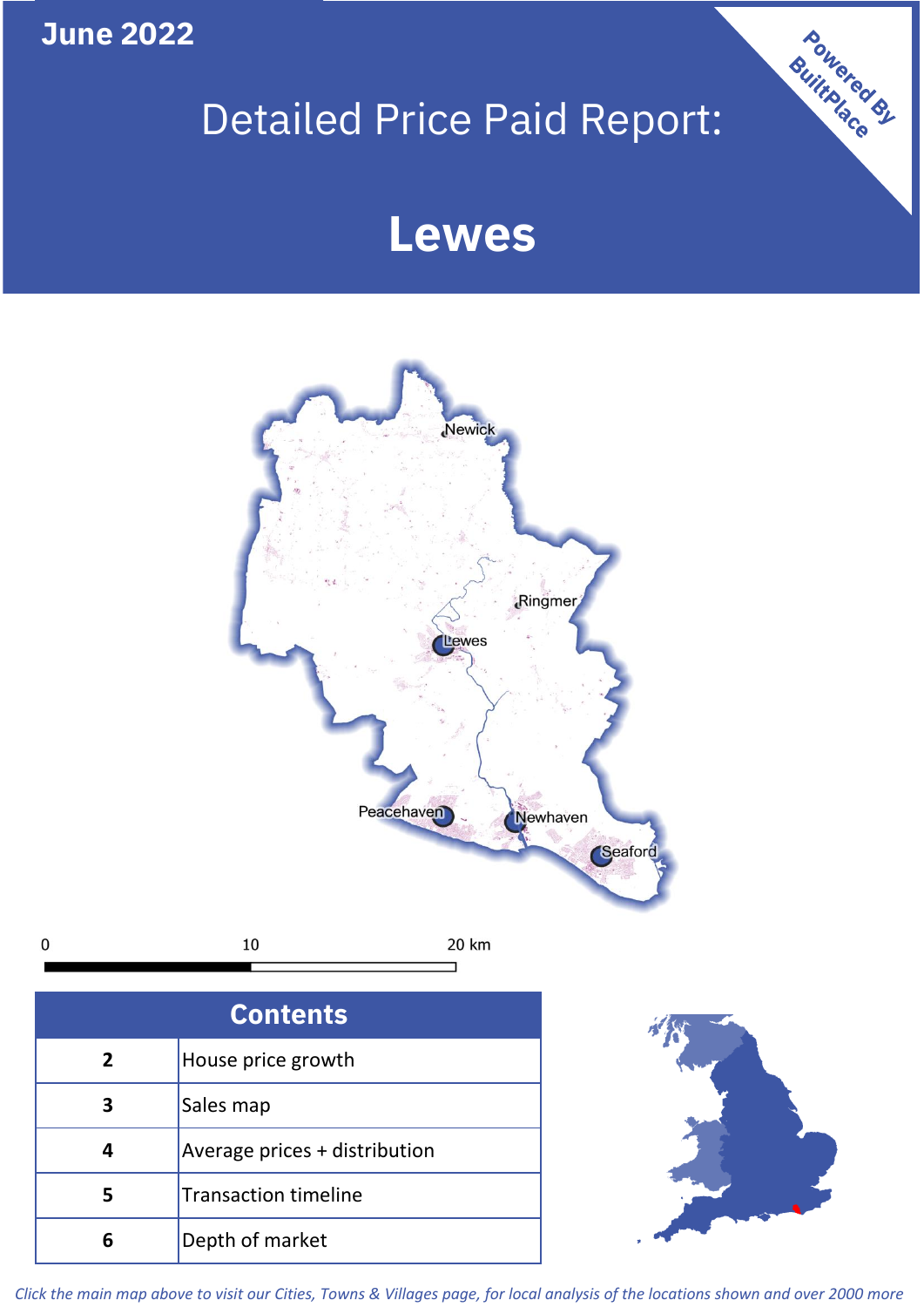## **Headline Data**

|                     | <b>Current level</b> | 3 month  | <b>Annual</b> | 5 year  | 10 year |
|---------------------|----------------------|----------|---------------|---------|---------|
| <b>House prices</b> | £402,576             | 5.4%     | 15.5%         | 30.0%   | 69.8%   |
| <b>Transactions</b> | 1,703                | $-14.6%$ | 11.6%         | $-0.7%$ | $9.0\%$ |

## **House Price Growth (April 2022 data)**

#### *Annual Change in House Prices*



House prices in Lewes grew by 15.5% in the 12 months to April 2022 (based on 3-month smoothed data). By comparison national house prices grew by 10.7% and prices in the South East grew by 11.5% over the same period.

Lewes house prices are now 59.6% above their previous peak in 2007, compared to +60.7% for the South East and +52.9% across England.



#### *Year-To-Date Change in House Prices, December to April*

Local prices have grown by 6.4% in 2022 so far, compared to growth of 2.3% over the same period last year.

#### *Source: OS OpenData; UK House Price Index (Contains HM Land Registry data © Crown copyright)*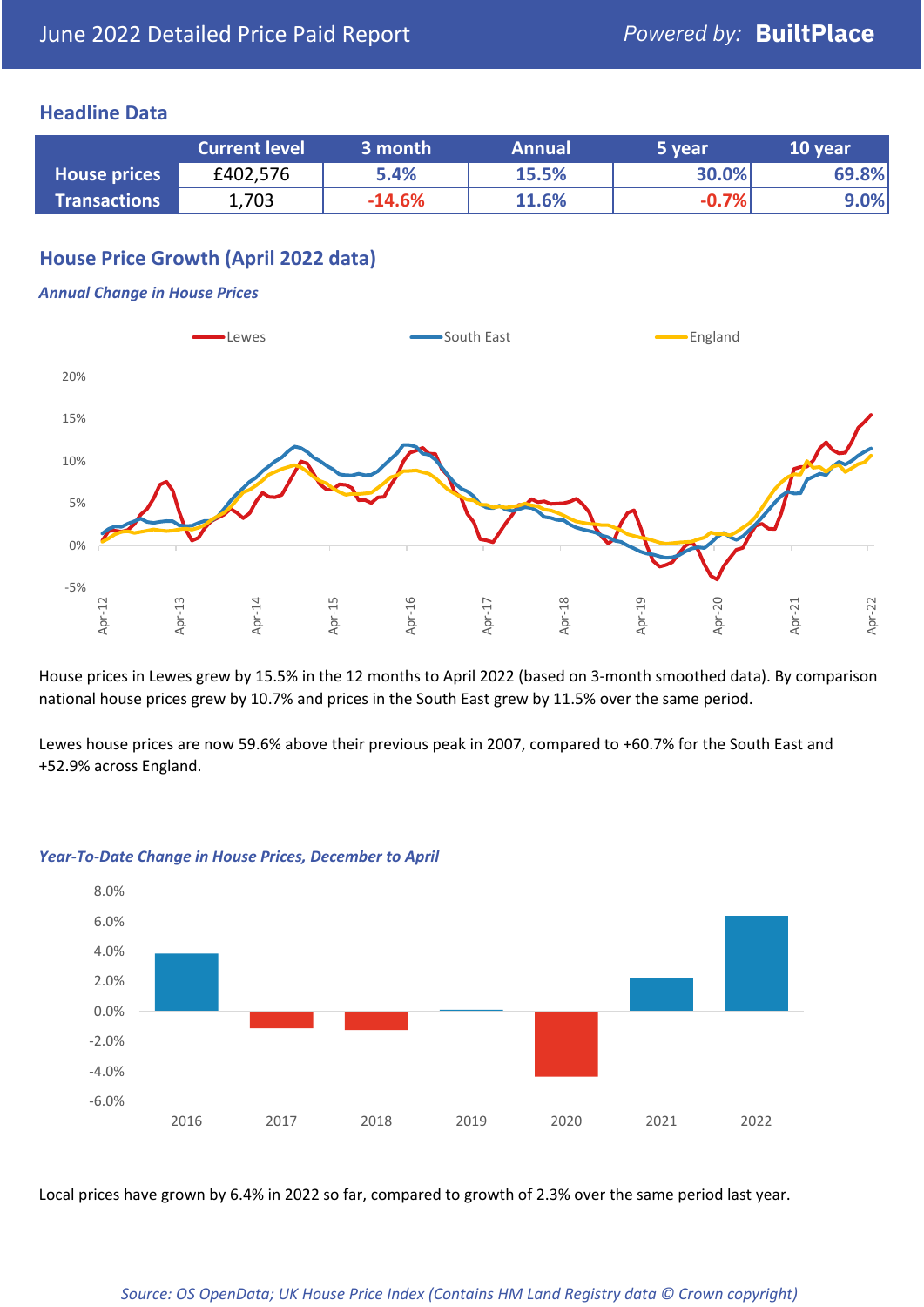## **House Price Map**

### *12 months to April 2022*



*Each point is one postcode, coloured by the average value relative to all sales in this local authority (price bands are LA-specific quintiles).*

**Map Key**

| Min      | <b>Max</b> |                            |
|----------|------------|----------------------------|
| Up to    | £264,000   | 1st quintile / lowest 20%  |
| £264,000 | £339,000   | 2nd quintile               |
| £339,000 | £406,000   | 3rd quintile               |
| £406,000 | £555,000   | 4th quintile               |
| £555,000 | and over   | 5th quintile / highest 20% |

## *Source: OS OpenData; UK House Price Index (Contains HM Land Registry data © Crown copyright)*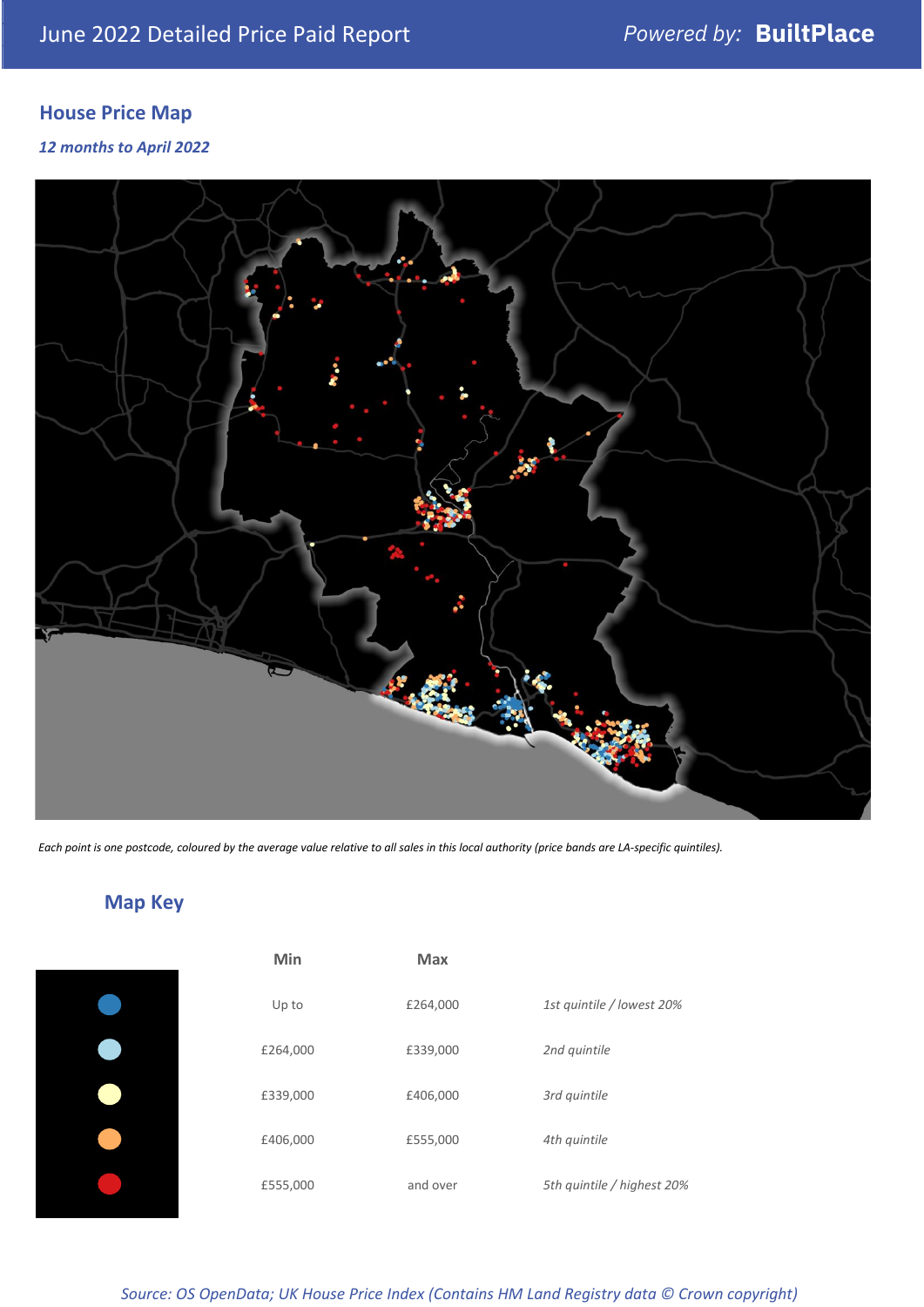## **Average House Price by Property Type**

### *12 months to April 2022*



|                 | <b>New</b> | <b>Second hand</b> |  |  |
|-----------------|------------|--------------------|--|--|
| <b>Flat</b>     | £349,863   | £238,007           |  |  |
| <b>Terraced</b> | £948,750   | £385,077           |  |  |
| Semi-detached   | £369,332   | £398,026           |  |  |
| <b>Detached</b> | £614,286   | £625,774           |  |  |

## **House Price Distribution by Year**

*All properties, by price band and calendar year (2020 = year to date)*

|                    | 1997 | 2002 | 2007 | 2012 | 2017 | 2019 | 2020 |
|--------------------|------|------|------|------|------|------|------|
| <b>Under £100k</b> | 78%  | 18%  | 2%   | 4%   | 1%   | 1%   | 0%   |
| £100-200k          | 18%  | 60%  | 34%  | 31%  | 12%  | 7%   | 9%   |
| E200-300k          | 3%   | 15%  | 39%  | 41%  | 36%  | 21%  | 18%  |
| £300-400k          | 0%   | 4%   | 14%  | 12%  | 26%  | 31%  | 33%  |
| £400-500k          | 0%   | 2%   | 5%   | 6%   | 12%  | 17%  | 14%  |
| <b>£500k-1m</b>    | 0%   | 1%   | 6%   | 6%   | 12%  | 20%  | 22%  |
| £1-2m              | 0%   | 0%   | 0%   | 1%   | 2%   | 3%   | 5%   |
| <b>Over £2m</b>    | 0%   | 0%   | 0%   | 0%   | 0%   | 0%   | 0%   |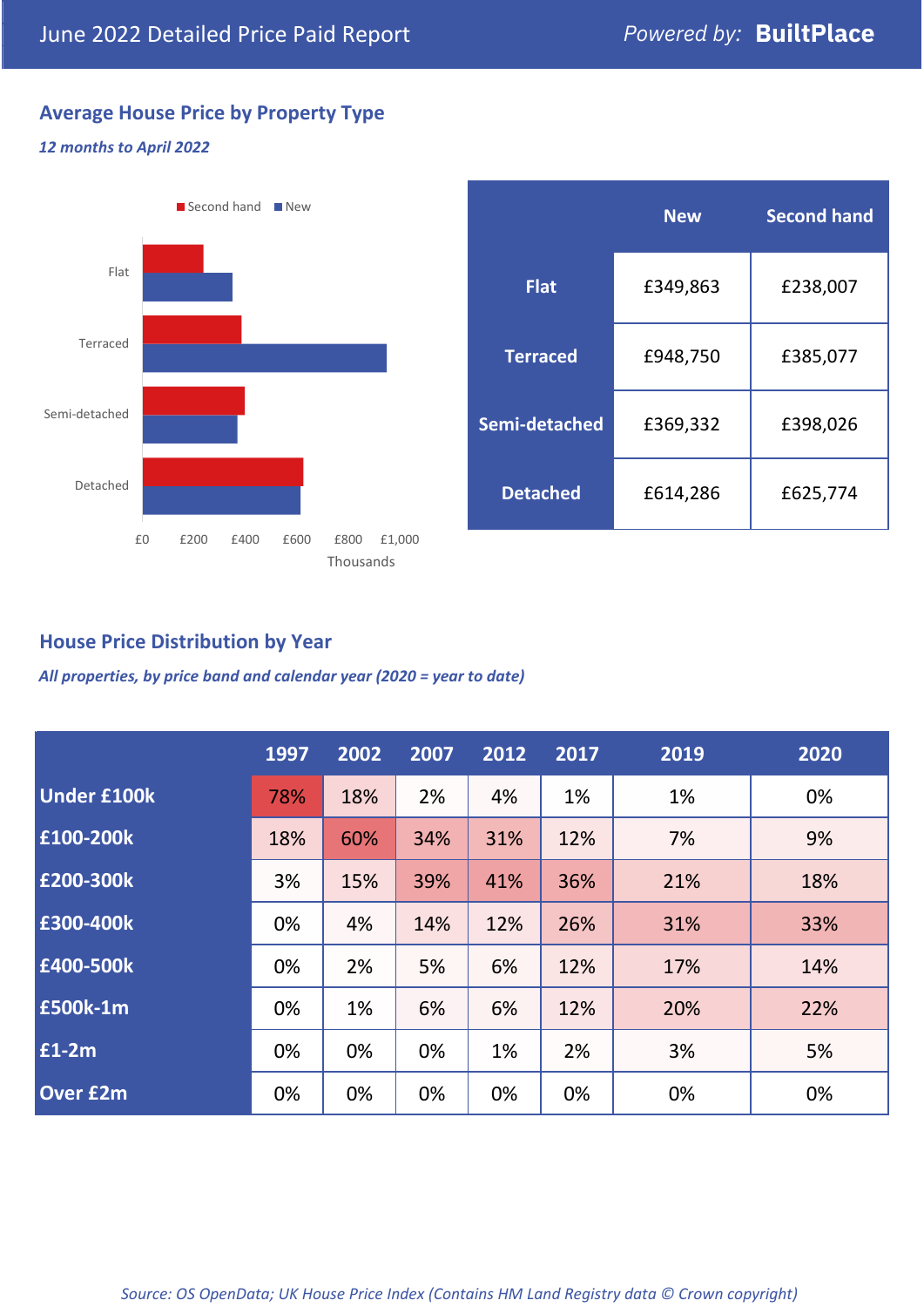## **Transactions (February 2022 data)**

*Annual Transactions, Indexed (2001-05 average = 100)*



There were 1,703 transactions in Lewes during the 12 months to February 2022. This is 74% of the average from 2001-05 and suggests activity is below pre-downturn levels.

Transactions in Lewes have fallen by 17.7% since 2014, compared to changes of -9.9% for South East and -7.7% for England.



#### *Cash and New Build Sales as % of Total, by Year*

*Note: The data on this page EXCLUDES transactions identified as transfers under a power of sale/repossessions, buy-to-lets (where they can be identified by a mortgage), and transfers to non-private individuals - i.e. it comprises only Land Registry 'A' data.*